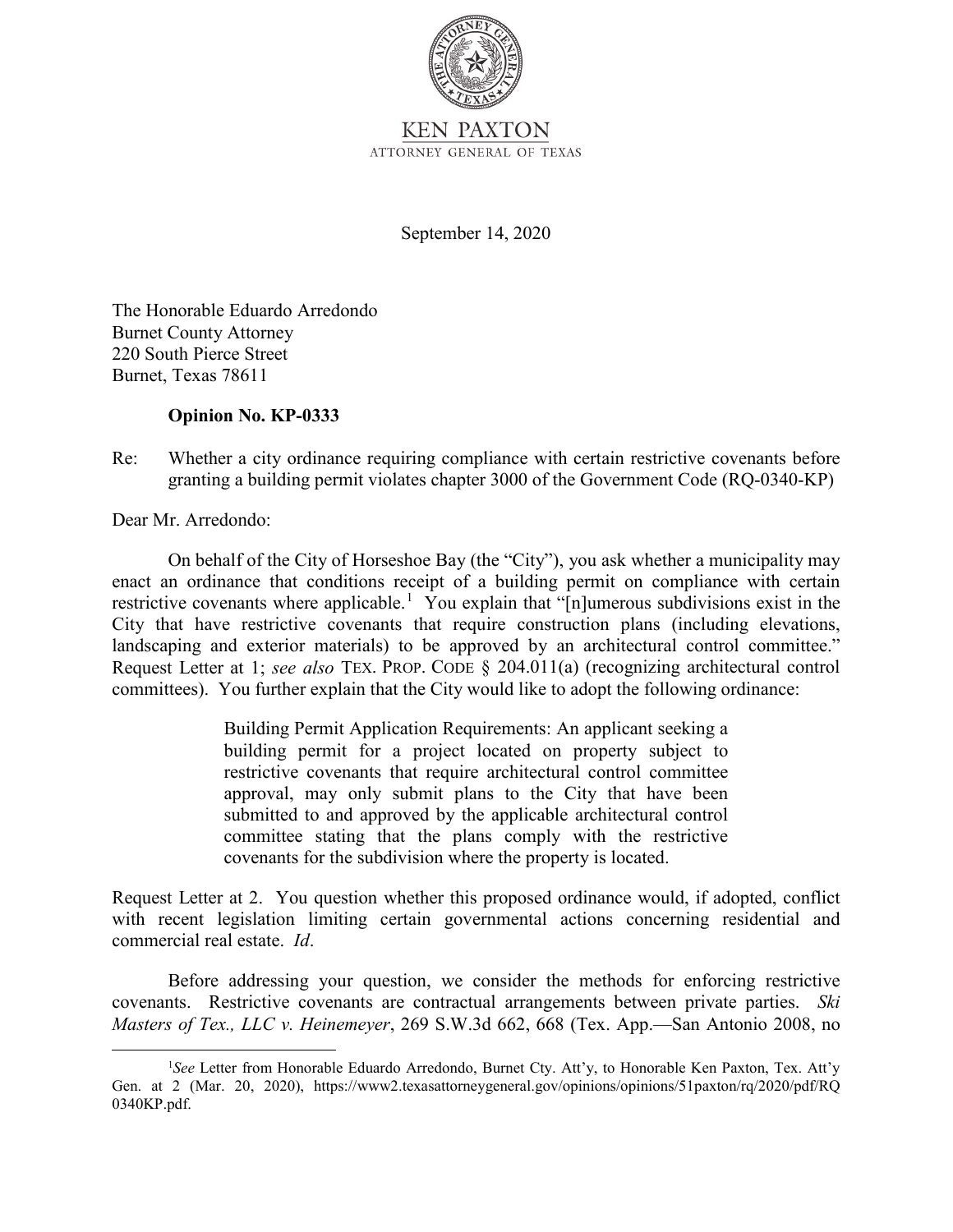to the same restrictive covenants. *See id*.; *see also* TEX. PROP. CODE § 202.004(b) (authorizing a covenant). However, the Legislature also granted some local officials express authority to enforce restrictive covenants in certain instances. *See, e.g.*, TEX. LOC. GOV'T CODE § 212.153(a) boundaries of the municipality"); TEX. PROP. CODE § 203.003(a) (authorizing county attorneys to pet.). They are generally enforced by the contracting parties, those in direct privity of estate with the contracting parties, or, in some instances, property owners in the same subdivision and subject property owners' association to initiate, defend, or intervene in litigation to enforce a restrictive (authorizing certain municipalities to enforce a restriction "contained or incorporated by reference in a properly recorded plan, plat, or other instrument that affects a subdivision located inside the sue to enforce a restrictive covenant "contained or incorporated by reference in a properly recorded plan, plat, replat, or other instrument affecting a real property subdivision located in the county"); TEX. WATER CODE § 54.237(b) (authorizing a municipal utility district to enforce restrictive covenants in certain circumstances); *see also Young v. City of Houston*, 756 S.W.2d 813, 815 (Tex. App.—Houston [1st Dist.] 1988, writ denied) (concluding that city's enforcement of private deed restrictions served a public purpose and, thus, did not violate state constitutional prohibition against grant of public money or other thing of value in aid of individuals enforcing private contract).

 Against this background, we review the recent legislation about which you ask. The residential and commercial real estate.<sup>2</sup> You ask about Government Code subsection Eighty-sixth Legislature enacted House Bill 2439 to limit certain governmental regulation over 3000.002(a)(1), adopted through House Bill 2439, which prohibits entities from restricting the use or installation of building products or materials that are approved for use by a recent national model code:

> adopt or enforce a rule, charter provision, ordinance, order, building Notwithstanding any other law  $\dots$ , a governmental entity<sup>3</sup> may not code, or other regulation that . . . prohibits or limits, directly or indirectly, the use or installation of a building product or material in the construction, renovation, maintenance, or other alteration of a residential or commercial building if the building product or material is approved for use by a national model code published within the last three code cycles that applies to the construction, renovation, maintenance, or other alteration of the building . . . .

 Legislature uses the phrase "notwithstanding any other law," courts treat such language as an (Tex. 2011). Thus, insofar as subsection 3000.002 conflicts with other law, it will prevail to the TEX. GOV'T CODE § 3000.002(a)(1) (footnote added); *see* Request Letter at 1. When the unambiguous conflict-of-laws provision. *See Molinet v. Kimbrell*, 356 S.W.3d 407, 413–14 extent of the conflict.

 $\overline{a}$ 

<sup>2</sup> *See* Act of May 23, 2019, 86th Leg., R.S., ch. 1289, 2019 Tex. Gen. Laws 3805, 3805–08.

<sup>&</sup>lt;sup>3</sup>"Governmental entity" is defined to include, among others, "a political subdivision of this state." TEX. GOV'T CODE § 2007.002(1)(B); *see also id*. § 3000.001 (defining "governmental entity" for purposes of chapter 3000 by reference to section 2007.002 of the Government Code).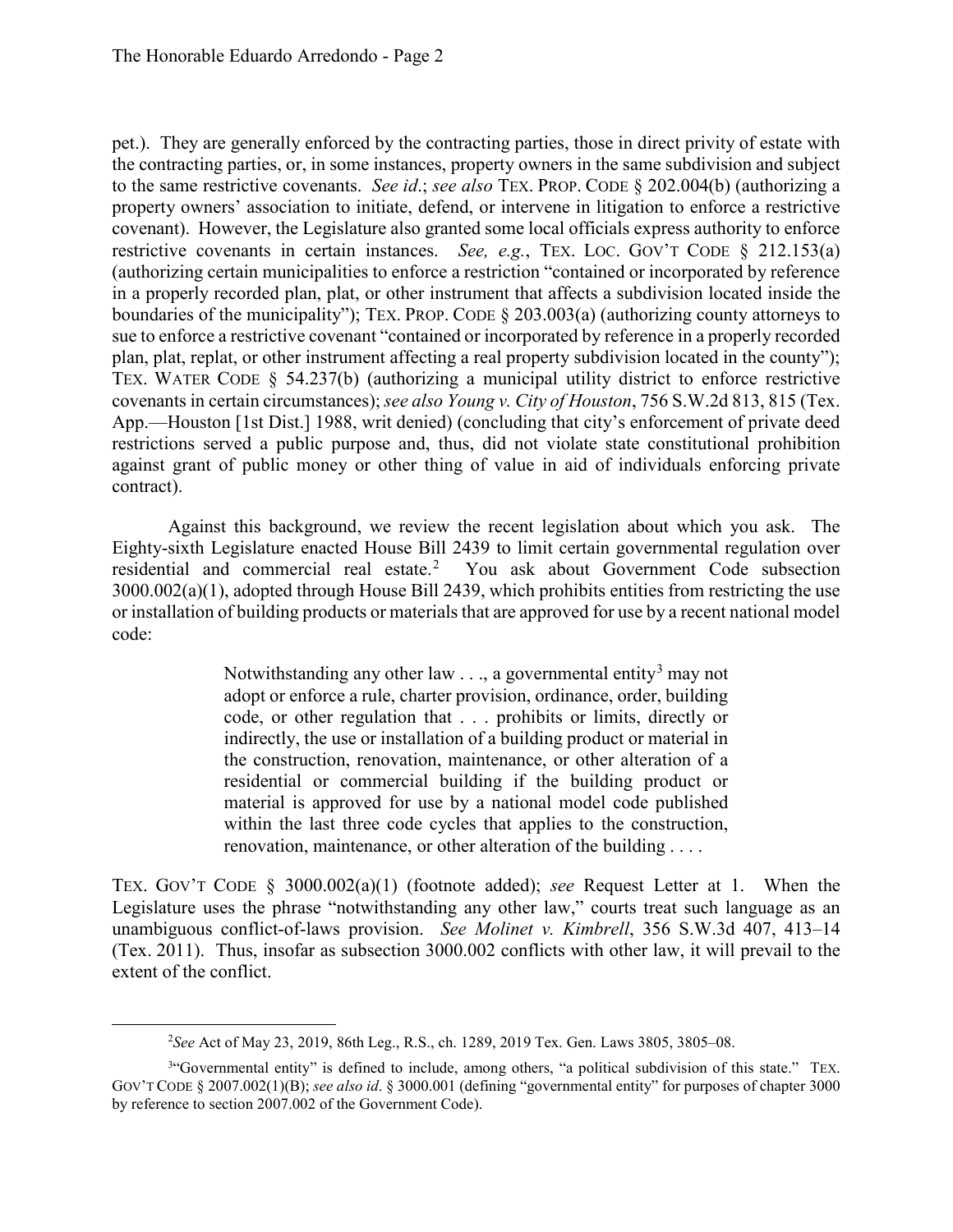$\overline{a}$ 

 proposed ordinance does not appear to conflict with subsection 3000.002(a)(1). However, the purpose of the proposed ordinance appears to be to ensure compliance with rules imposed by an the extent that an architectural control committee prohibits or limits the use of certain building The language of the proposed ordinance you provide does not itself adopt a regulation concerning the use or installation of specific building products or materials. Thus, on its face, the architectural control committee, which could in turn address building products and materials. To products or materials approved for use by a national model code, the proposed ordinance would result in the City indirectly prohibiting use of those same products or materials, in conflict with subsection  $3000.002(a)(1)$ . Whether the proposed ordinance would violate subsection 3000.002(a)(1) in a particular instance will depend on the underlying facts surrounding the architectural review committee at issue and the requirements it imposes related to building products and materials.<sup>4</sup>

 also ask more generally whether the City may enforce restrictive covenants under Local other instruments. *See* TEX. LOC. GOV'T CODE §§ 212.151–.158. That subchapter provides Apart from the question of section 3000.002's application to the proposed ordinance, you Government Code section 212.151 "if (i) the City does not have a population of 1.5 million, and (ii) the City does have zoning ordinances." Request Letter at 2. Chapter 212, subchapter F, of the Local Government Code addresses municipal enforcement of land use restrictions in plats and express authority for certain municipalities to sue "to enjoin or abate a violation of a restriction contained or incorporated by reference in a properly recorded plan, plat, or other instrument that affects a subdivision located inside the boundaries of the municipality." *Id*. § 212.153(a). In essence, it establishes standing for municipalities to sue to enforce restrictive covenants when such standing would not otherwise exist. However, section 212.151 limits the applicability of the subchapter:

> This subchapter applies only to a municipality with a population of 1.5 million or more that passes an ordinance that requires uniform application and enforcement of this subchapter with regard to all property and residents or to a municipality that does not have zoning ordinances and passes an ordinance that requires uniform application and enforcement of this subchapter with regard to all property and residents.

adopted zoning ordinances.<sup>5</sup> Request Letter at 2; see also HORSESHOE BAY, TEX., CODE OF *Id*. § 212.151. You explain that the City does not have a population of 1.5 million and that it has

 4 Our conclusion does not limit the authority of an architectural control committee itself to enforce limitations "governmental entity." TEX. GOV'T CODE § 3000.002(a)(1). It does not address or restrict actions taken by a private on the use or installation of a building product or material. Subsection 3000.002(a)(1) restricts actions of a organization, such as an architectural control committee, with authority deriving from private contractual agreements between property owners.

 5 The City of Horseshoe Bay had a population of 3418 according to the 2010 census. *See* U.S. CENSUS BUREAU, TEXAS: 2010, *Population and Housing Unit Counts* 96, 138 (Sept. 2012), <https:www.census.gov>/ prod/cen2010/cph-2-45.pdf.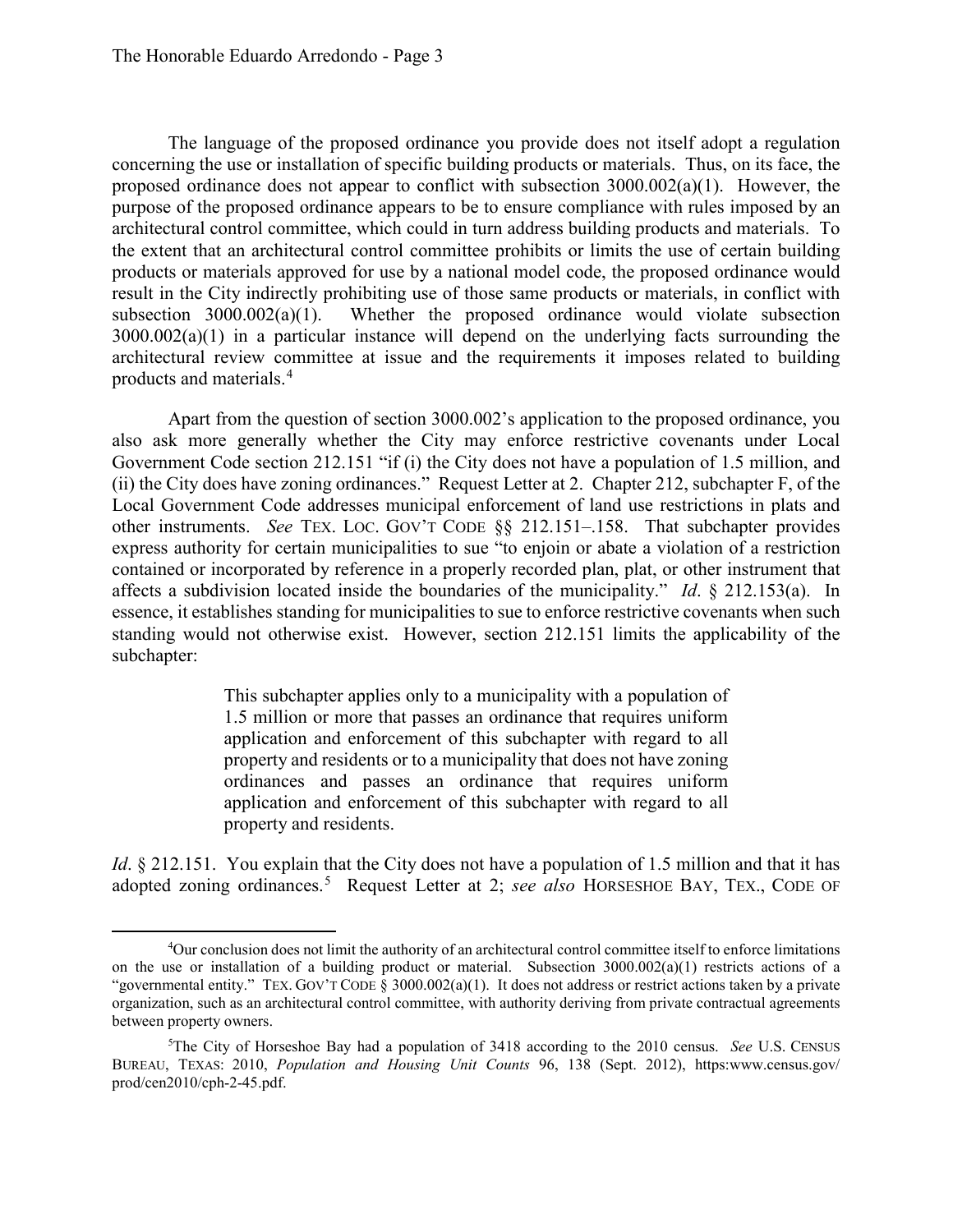ORDINANCES ch. 14, §§ 14.02.001–14.02.541 (2020) (collectively "Zoning Ordinance"). 6 Accordingly, subchapter F does not apply to the City, and the City may not file suit to enforce restrictive covenants on private property under the specific grant of authority in chapter 212, subchapter F.

However, the City is a home-rule city.<sup>7</sup> "Home-rule cities possess the power of self- government and look to the Legislature not for grants of authority, but only for limitations on their authority." *BCCA App. Grp., Inc. v. City of Houston*, 496 S.W.3d 1, 7 (Tex. 2016); *see also* TEX. LOC. GOV'T CODE § 51.072(b) ("The grant of powers to the municipality by this code does not prevent, by implication or otherwise, the municipality from exercising the authority incident to local self-government."). Thus, the City may possess authority to enforce restrictive covenants through other means, as long as the law does not prohibit enforcement of the types of covenants at issue. Accordingly, subsection 3000.002(a)(1) of the Government Code prohibits a City from enforcing restrictive covenants related to the use of certain building products or materials, but the City may possess authority to enforce other types of covenants.

-

<sup>6</sup> *See* <https://franklinlegal.net/franklin/Z2.Browser2>html?showset=horseshoebayset.

<sup>7</sup> *See* [https://www.horseshoe-bay-tx.gov/466/How-the-City-Works.](https://www.horseshoe-bay-tx.gov/466/How-the-City-Works)